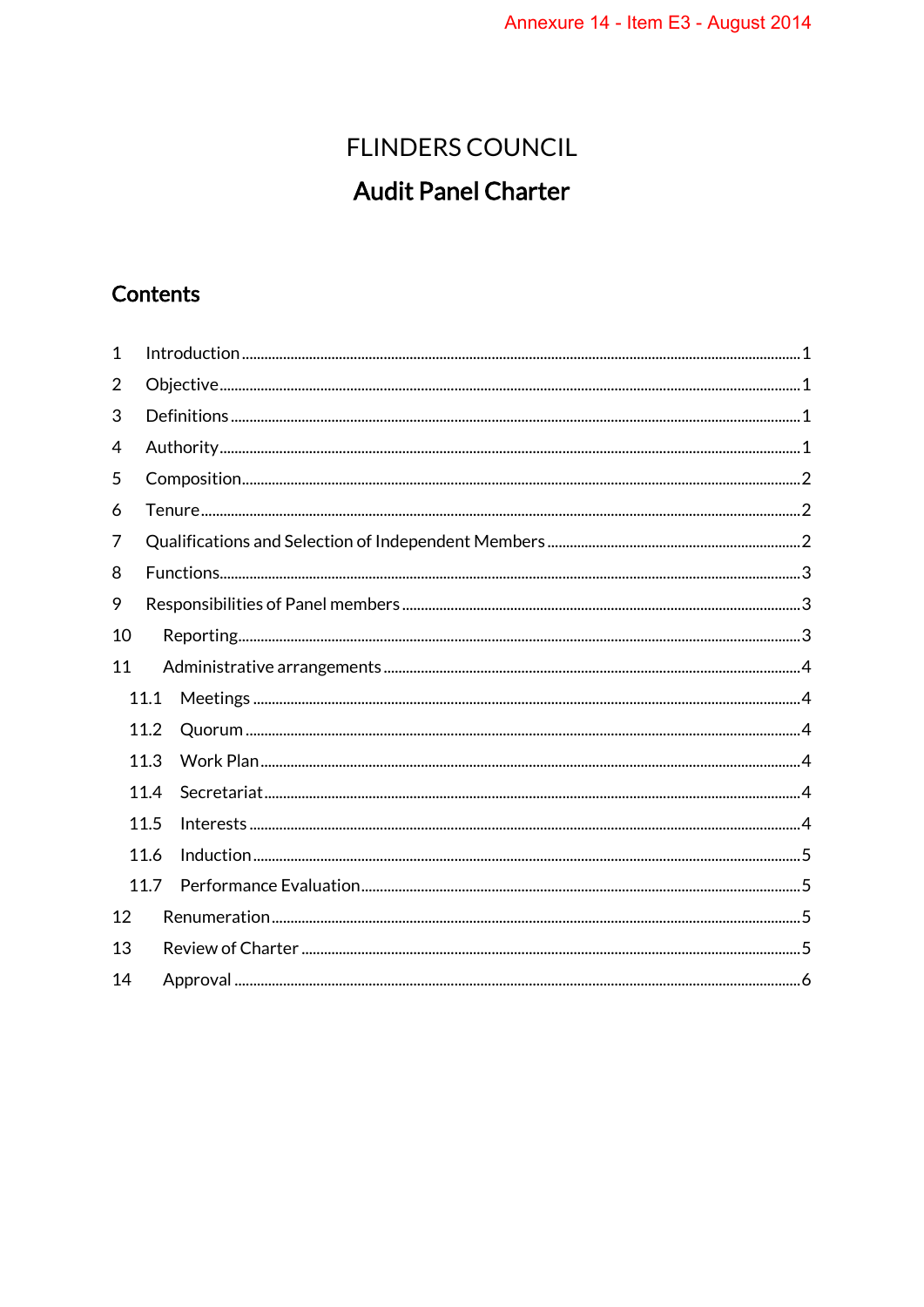## <span id="page-1-0"></span>**1** INTRODUCTION

The Council has established the Flinders Council Audit Panel (the Audit Panel) in compliance with Division 4 of the *Local Government Act 1993* (the Act) and the Local Government (Audit Panels) Order 2014 (the Order).

This Charter has been developed in cooperation with Local Government Audit Panel Working Group and sets out the Audit Panel's objectives, authority, composition, tenure, functions, reporting and administrative arrangements.

## <span id="page-1-1"></span>**2** OBJECTIVE

The objective of the Audit Panel is to:

- assist Council in providing a transparent and independent process to ensure accountability to the community in the governance, management and allocation of resources; and
- review the council's performance under section 85A of the Act and report to the council its conclusions and recommendations.

## <span id="page-1-2"></span>**3** DEFINITIONS

- *Audit Panel* the Flinders Council Audit Panel as stipulated in section 1 of this document.
- Audit Panel Working Group consists of General Managers and Financial Managers representing the Break O'Day, Dorset, Flinders, George Town, Meander Valley and West Tamar councils.
- *Council* the Flinders Council
- Financial Manager the Manager of Corporate Services of the Flinders Council as appointed from time to time.
- General Manager the General Manager of the Flinders Council as appointed from time to time.
- Independent person a person who is not a councillor or employee of the Flinders Council.
- Part 7 plan a strategic plan, an annual plan, a long term financial management plan or a long term strategic asset management plan of a council prepared under Division 2 of part 7 of the Act.
- The Act the Local Government Act 1993.
- The Order the Local Government (Audit Panels) Order 2014 Statutory Rules 2014.

## <span id="page-1-3"></span>**4** AUTHORITY

The Council authorises the Audit Panel, within its responsibilities, to:

- obtain any information it requires from any employee (subject to operational constraints, prior approval of the employee's manager and any legal obligation to protect information);
- obtain any information it requires from any external party (subject to any legal obligation to protect information);
- discuss any matters with the Tasmanian Audit Office, or other external parties (subject to confidentiality considerations);
- request the attendance of any employee at Audit Panel meetings (subject to operational constraints and the prior approval of the employee's manager);
- request the attendance of any members of the council at Audit Panel meetings; and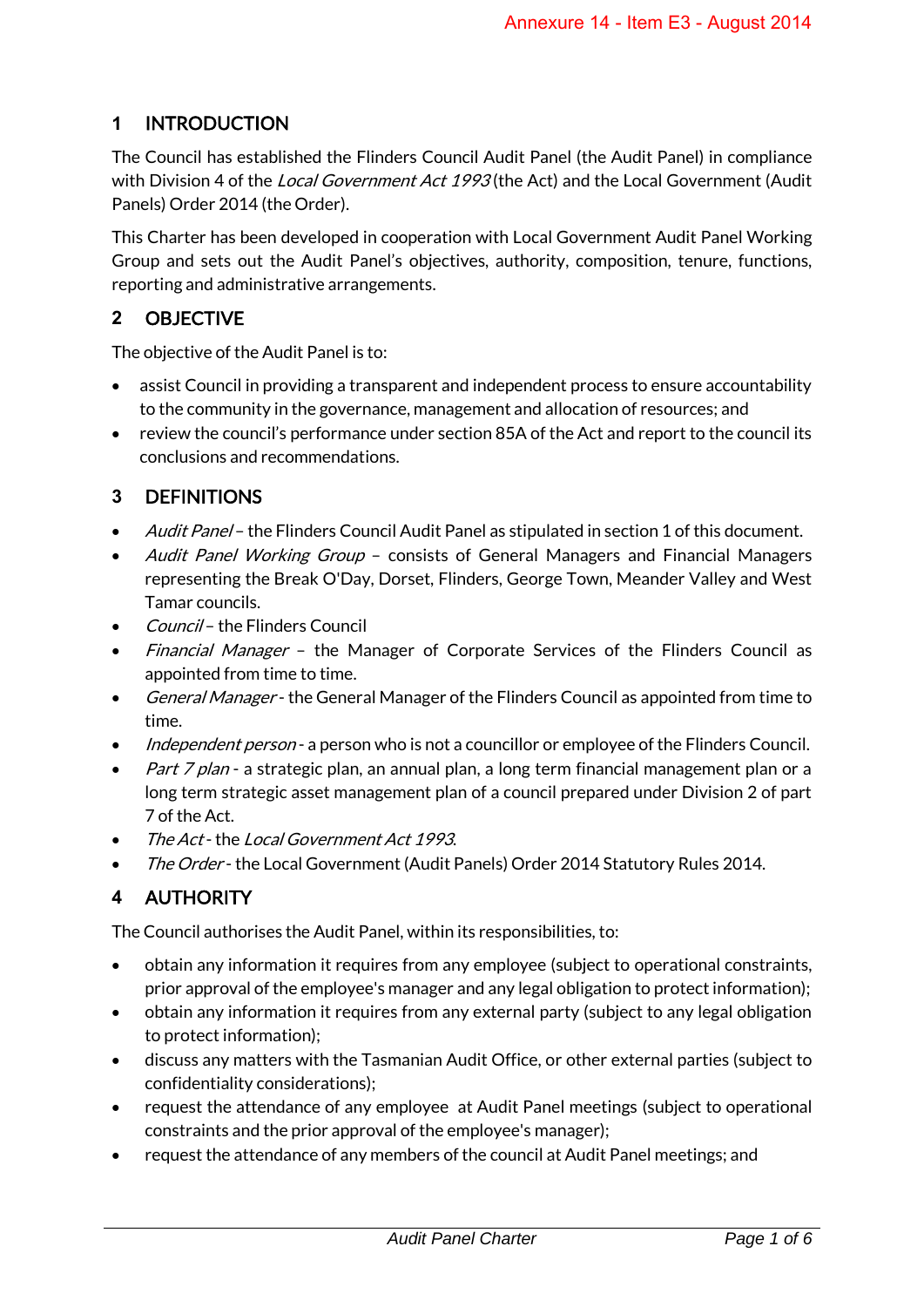obtain legal or other professional advice, as considered necessary to meet its responsibilities (subject to prior approval by the Mayor or General Manager).

The Council will include an allocation in its Annual Plan and Budget Estimates to allow the Panel to conduct reviews in accordance with its annual work plan.

## <span id="page-2-0"></span>**5** COMPOSITION

The Audit Panel comprises a minimum of 3 and a maximum of 5 members appointed by the council, of whom:

- if the panel has 4 or 5 members, at least 2 must be independent persons; or
- if the panel has 3 members, at least 1 must be an independent person.

The council will appoint an independent member as the Chairperson of the Audit Panel.

Council may appoint an alternative member Councillor to attend meetings of the Audit Panel when a member Councillor is unable to attend. The alternative member Councillor may only attend Audit Panel meetings in the capacity of alternative member when and if a member Councillor is unable to attend.

## <span id="page-2-1"></span>**6** TENURE

Initial appointments to the Audit Panel will be as follows. For members appointed in October 2014 the term will be for a period of 2 years and expire in October 2016. If the incumbent resigns prior to the expiry of their term Council will appoint a replacement at the earliest convenient time.

Subsequent appointments to the Audit Panel shall be for a period not exceeding 2 years.

Councillor member terms will be aligned with Council's election cycle with positions to become vacant directly following a Council election.

Independent members shall be appointed for a 2 year term. If the independent member of the Panel resigns Council will appoint a replacement at the earliest convenient time.

Audit Panel members may be re-appointed at the approval of Council and consideration will be given to the benefits of the Audit Panel maintaining some continuation of knowledge and experience.

## <span id="page-2-2"></span>**7** QUALIFICATIONS AND SELECTION OF INDEPENDENT MEMBERS

Independent members of the Audit Panel are to possess:

- Good business acumen
- Sound management skills
- Good communication skills
- Knowledge and expertise in audit practices
- Knowledge and expertise in financial management
- Experience with governance processes including but not limited to risk management.

Knowledge of and skills in government, local government, not for profit organisations and organisations requiring a high degree of legislative compliance and delivery of projects and processes which offer solutions to complex community service obligations will be highly desirable in panel members.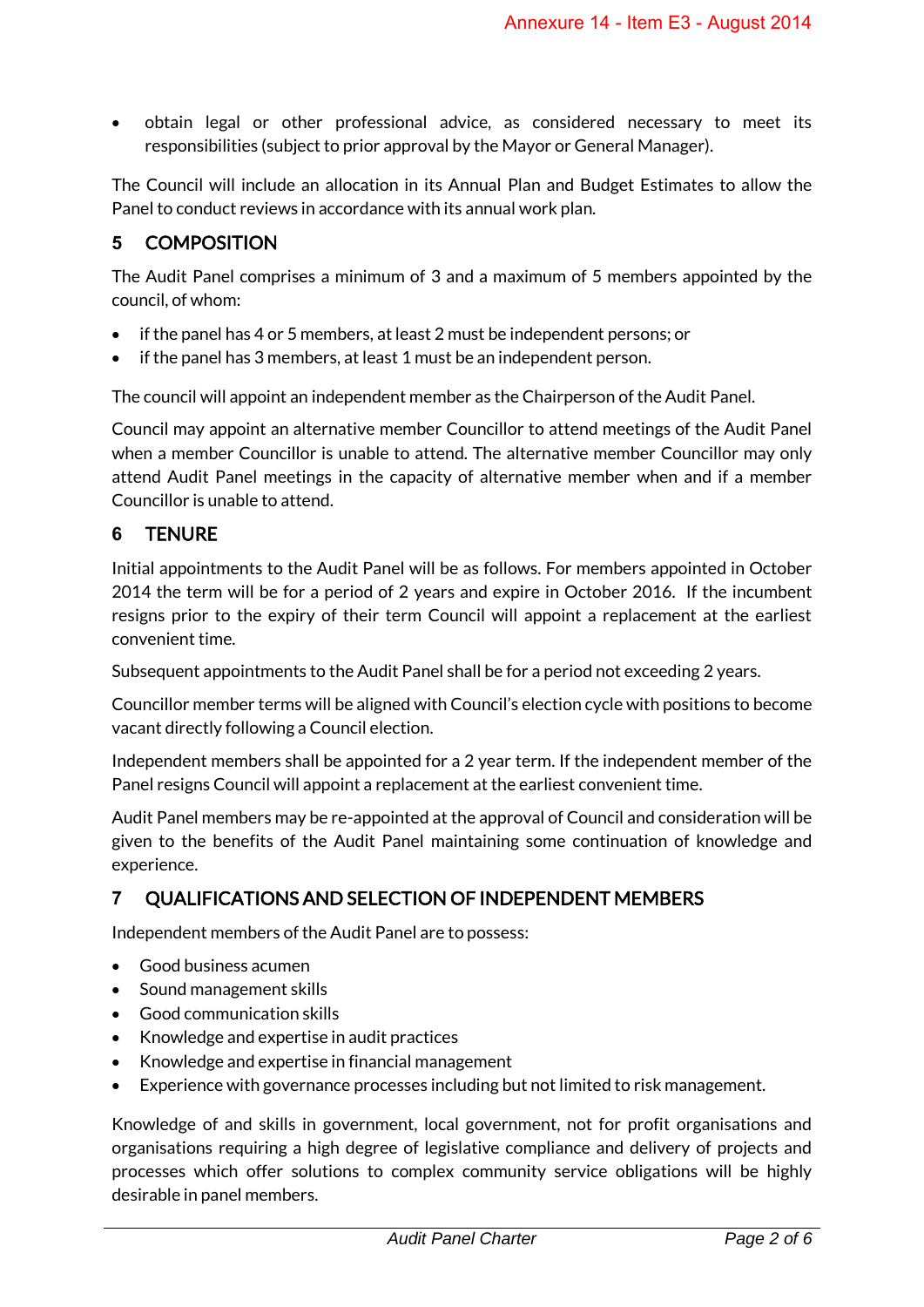Calls for independent members to apply for a position on the Audit Panel shall be publicly advertised in the first instance. Expressions of interest from Council officers working for other Council's within the region will also be invited.

The selection process for independent members will be determined and undertaken by Council and supported using Council's existing recruitment and selection processes.

## <span id="page-3-0"></span>**8** FUNCTIONS

The functions of the Audit Panel are to consider whether:

- the annual financial statements of the council accurately represent the state of affairs of the council;
- the strategic plan, annual plan, long-term financial management plan and long-term strategic asset management plans of the council are integrated and the processes by which, and assumptions under which, those plans were prepared are sound and justified;
- the accounting, internal control, anti-fraud, anti-corruption and risk management policies, systems and controls that the council has in relation to safeguarding its long-term financial position are appropriate;
- whether the council is complying with the provisions of the Act and any other relevant legislation; and
- whether the council has taken any action in relation to previous recommendations provided by the Audit Panel to the council.

In fulfilling its functions, the Audit Panel should consider the following key areas:

- corporate governance;
- human resource management, including policies, procedures and enterprise agreements;
- information and communications technology governance;
- management and governance of the use of data, information and knowledge; and
- internal and external reporting requirements.

## <span id="page-3-1"></span>**9** RESPONSIBILITIES OF PANEL MEMBERS

Members of the Audit Panel are expected to understand and observe the legal requirements of the Act and the Order. Members are also expected to:

- act in the best interests of the council;
- apply sound analytical skills, objectivity and judgment;
- express opinions constructively and openly, raise issues that relate to the Audit Panel's functions and pursue independent lines of enquiry; and
- contribute the time required to review the papers provided.

## <span id="page-3-2"></span>**10** REPORTING

The Audit Panel is to provide a copy of its meeting minutes to the council as soon as practical after every Audit Panel meeting, preferably for the ordinary council meeting following the Audit Panel meeting.

If the Audit Panel has conducted a review under section 85A of the Act, the Audit Panel must provide a written report of its conclusions and recommendations to the council as soon as possible.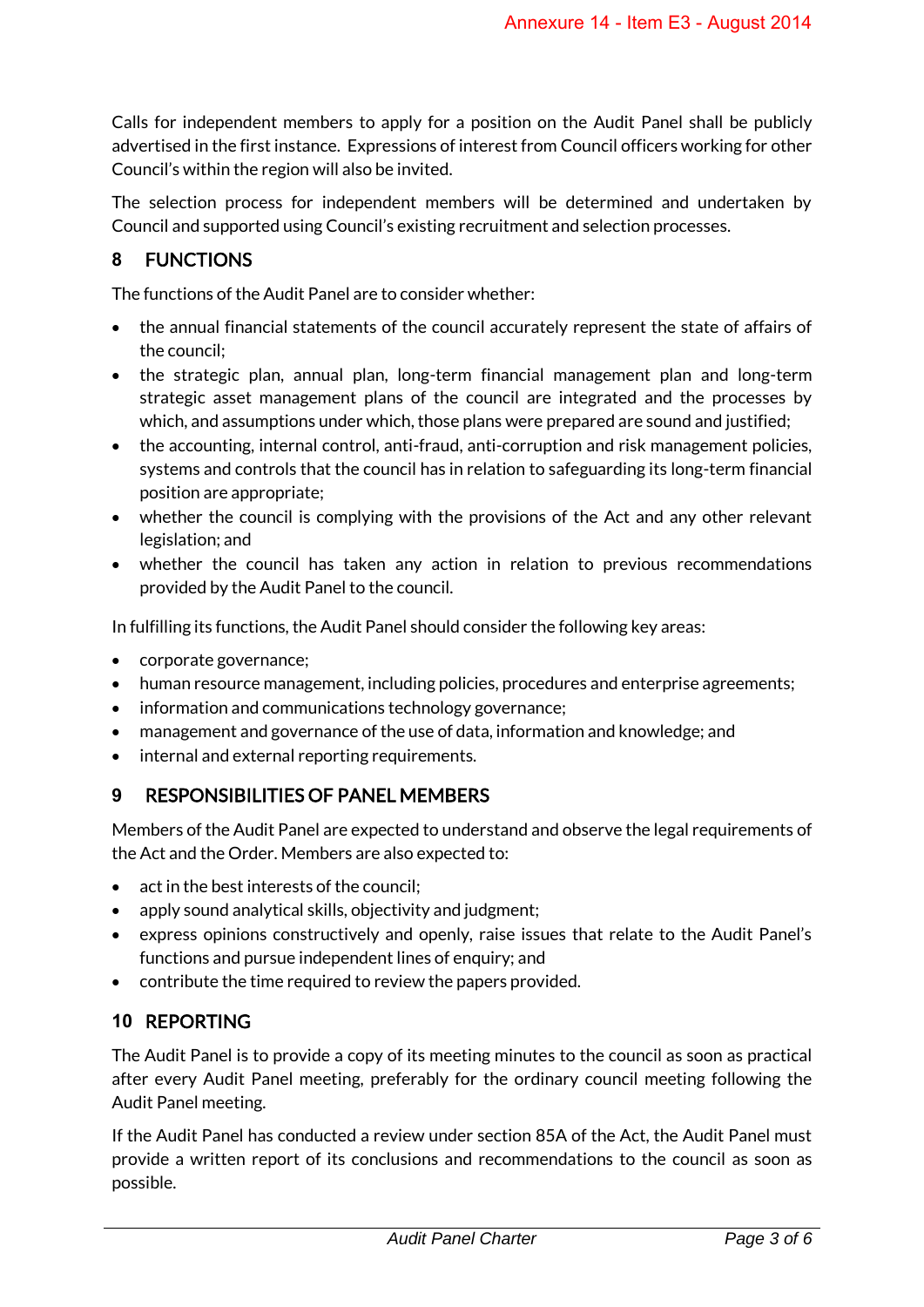## <span id="page-4-0"></span>**11** ADMINISTRATIVE ARRANGEMENTS

#### <span id="page-4-1"></span>**11.1** MEETINGS

The Audit Panel will meet at least four times per year.

The Chairperson must seek Council approval prior to holding more than five meetings per year. The Chairperson must seek Council approval to hold additional meetings if asked to do so by at least two members of the Panel.

The Audit Panel is to regulate its own proceedings in accordance with this Charter.

The Chairperson may determine that a meeting is to be held in private.

The General Manager and Financial Manager, or their delegates, are to attend Audit Panel meetings unless the Chairperson determines a meeting is to be held in private.

The Audit Panel may invite any councillor and/or employee of the council and/or representative of the Tasmanian Audit Office to attend meetings of the Audit Panel.

#### <span id="page-4-2"></span>**11.2** QUORUM

A quorum of an Audit Panel meeting will consist of the majority of members, including at least one independent member.

#### <span id="page-4-3"></span>**11.3** WORK PLAN

Prior to 1 July each year (or within 1 month of initial establishment) the Audit Panel is to develop an annual work plan that includes, but is not limited to, a schedule of meetings and the known objectives for each meeting.

The forward meeting schedule should include the dates, location, and proposed agenda items for each meeting for the forthcoming year, and limited to the functions of the Audit Panel outlined in this Charter.

The annual work plan is to identify any additional resource requirements that may be required and must be approved by Council prior to implementation.

#### <span id="page-4-4"></span>**11.4** SECRETARIAT

The Council, in consultation with the Audit Panel, will appoint a person to provide secretariat support to the Audit Panel. The secretariat will:

- ensure the agenda for each meeting is approved by the Chairperson;
- ensure the agenda and supporting papers are circulated at least one week prior to the meeting; and
- ensure the minutes of the meetings are prepared and submitted to the Council as soon as practicable after each meeting.

The Executive Officer or nominee will arrange for any necessary information and technical support to be provided to the Panel to enable its functions.

#### <span id="page-4-5"></span>**11.5** INTERESTS

Audit Panel members must declare to the Chairperson any pecuniary or non-pecuniary interests that may affect them carrying out their functions.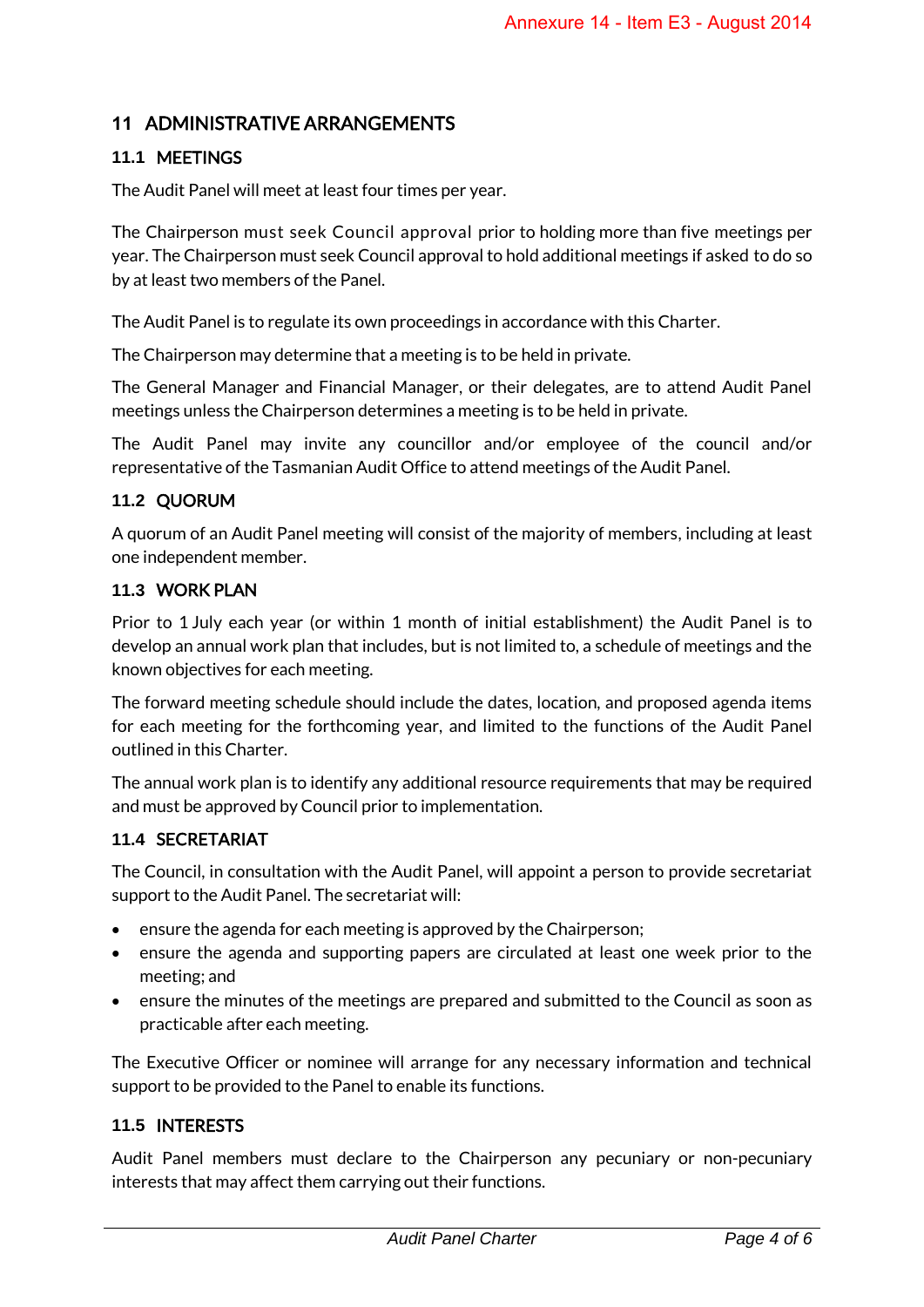Independent members are to consider past employment, consultancy arrangements and related party issues in making these declarations and the Chairperson should be satisfied that there are sufficient processes in place to manage any real or perceived interest.

At the beginning of each Audit Panel meeting, members are required to declare any potential or actual interest that may apply to specific matters on the meeting agenda. Where required by the Chairperson, the member will be excused from the meeting or from the Audit Panel's consideration of the relevant agenda item(s). Details of potential or actual interests declared by members will be appropriately minuted.

## <span id="page-5-0"></span>**11.6** INDUCTION

The Council will provide new Audit Panel members with relevant information and briefings upon their appointment to assist them to meet their Audit Panel responsibilities.

#### <span id="page-5-1"></span>**11.7** PERFORMANCE EVALUATION

The Audit Panel will undertake an annual performance evaluation of its work and provide a report and any recommendations in relation to the evaluation to Council.

The performance evaluation will review the extent to which the Audit Panel has met its responsibilities under this charter and in accordance with the Act and the order.

Council will review the adequacy of this charter and the evaluation provided by the Audit Panel on an annual basis.

#### <span id="page-5-2"></span>**12** RENUMERATION

Independent members of the Audit Panel shall be paid an annual fee and or a sitting fee per meeting attended as approved by Council at the time of appointment.

The Chairperson of the Audit Panel shall be paid an additional annual fee and or a sitting fee per meeting attended as approved by Council at the time of appointment.

If there are more than five meetings approved by Council in a calendar year, sitting fees will be paid.

Fees will be reviewed annually as part of the annual budget estimates approval process.

Council will include independent members of the Audit Panel in its professional indemnity insurance coverage for the services provided to Council.

## <span id="page-5-3"></span>**13** REVIEW OF CHARTER

The current Audit Panel Working Group will reconvene three months prior to October 2016 to assess and review the established Audit Panels and Charter. The outcomes and/or recommendations from this review will be provided to Council for information and/or approval.

Following the initial review of the Audit Panel Working Group Council will review this Charter.